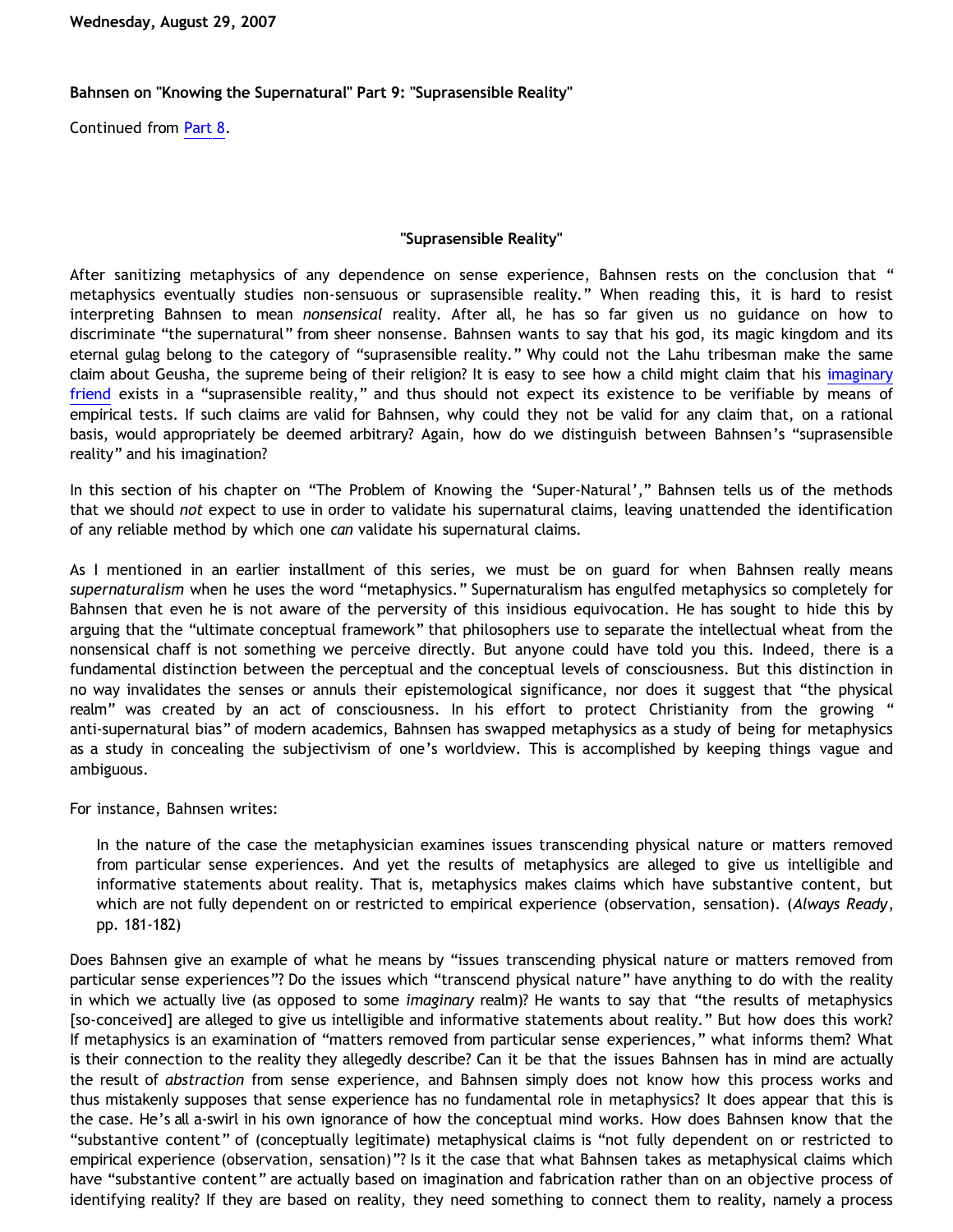by which their content is derived from reality. Otherwise, how could we have any confidence in the supposition that the content of those claims has anything to do with reality? What *process* of validation does Bahnsen propose? He has not identified any means by which we can gain awareness of what he calls "supernatural," nor has he identified any means by which we can confidently discriminate between what he calls "supernatural" and what he is imagining. Unless Bahnsen can identify a connection between his metaphysical claims (which he presented above) and reality, are we to assume that a connection is there anyway? Who would encourage us to be so intellectually irresponsible and imprudent, and why?

Notice how 'always ready' Bahnsen is to identify those means by which his supernatural claims are *not* supported:

For that reason the means by which metaphysical [i.e., supernatural] claims are intellectually supported is *not* limited to natural observation and scientific experimentation. Herein lies the offense of metaphysics [i.e., supernaturalism] to the modern mind. Metaphysics [i.e., supernaturalism] presumes to tell us something about the objective world which we do *not* directly perceive in ordinary experience and which *cannot* be verified through the methods of natural science. (*Always Ready*, p. 182; italics added)

The "offense" of supernaturalism is not only in its stipulation of which means do *not* support its claims, but also in its conspicuous failure to identify in positive terms the means which allegedly *do* support its claims. Those who claim that the supernatural is real do not present evidence of the supernatural, and what they claim is difficult if not impossible to distinguish from what is merely imaginary. One can, of course, *imagine* the things Bahnsen claims (just as we can imagine the things described in a *Harry Potter* novel), but in order to accept such claims as truth, Bahnsen needs to identify some means other than imagination by which we can "know" what he's talking about.

With the development of science, thanks to the rebirth of reason which effectively put religion in retreat, many thinkers are now more critical about what they accept as truth, just as people who want to take care of their bodies are more critical about what they put into their bodies. So when they encounter claims which are not backed up by evidence and/or contradict knowledge that has already been validated, they naturally (and rightly) reject them, whether or not they find them "offensive." In fact, it is typically the religionist himself who is offended when his claims are *not* accepted on his say so. After all, he accepted these same or similar claims on someone else's say so, so it is very frustrating for him to find others who are not as unquestioning and uncritical as he is. Even worse, if thinkers arm themselves with fundamental principles which are impervious to the religionist's anti-rational attacks (such as [the primacy of existence\)](http://bahnsenburner.blogspot.com/2006/12/axioms-and-primacy-of-existence.html), the religionist often becomes so inflamed that he resorts to name-calling (and some will even try to justify this behavior).

So we are finding that Bahnsen is no different in this respect. He is quick to point out the kinds of methods which will not substantiate or verify his supernatural claims, but he nowhere identifies any methods which will substantiate or verify those claims. This is most unhelpful to his own case, and yet he wants to slander those who don't readily accept such claims on his say so.

## Bahnsen continues:

Of course, antipathy to metaphysics [i.e., supernaturalism] is even more pronounced in the case of Christianity because its claims about the entire scheme of things include declarations about the existence and character of God, the origin and nature of the world, as well as the nature and destiny of man. Such teachings do not stem from direct, eyeball experience of the physical world, but transcend particular sensations and derive from divine revelation. They are not verified empirically in a point by point fashion. Scripture makes absolute pronouncements about the nature of the real world as a whole. Biblical doctrine presents truths which are not circumscribed or limited by personal experience and which are not qualified or relativized by an individual's own way of looking at things. Such authoritarian claims about such difficult and wide-ranging matters are offensive to the skeptical mood and religious prejudices of the present day. The modern age has a contrary spirit regarding philosophical (especially religious) claims which speak of anything super-natural, anything "beyond the physical," anything metaphysical. (*Always Ready*, p. 182)

Here's a case in point. Bahnsen tells us that Christianity's claims "do not stem from direct, eyeball experience of the physical world," they "are not verified empirically in a point by point fashion," they "are not circumscribed or limited by personal experience" and "are not qualified or relativized by an individual's own way of looking at things. " Bahnsen tells us which criteria do *not* support his supernatural claims, but he does not tell us which criteria *do* support them. He simply tells us that the contents of his claims "transcend particular sensations and derive from divine revelation." In other words, he appeals to magic in order to substantiate them. He tells us that his worldview's magic is real, and to validate this claim he appeals to magic. This is just another instance of [tape-loop](http://bahnsenburner.blogspot.com/2005/11/tape-loop-apologetics.html) [apologetics](http://bahnsenburner.blogspot.com/2005/11/tape-loop-apologetics.html). Round and round in a circle we go. And meanwhile, as is typically the case with Christianity's defenders,